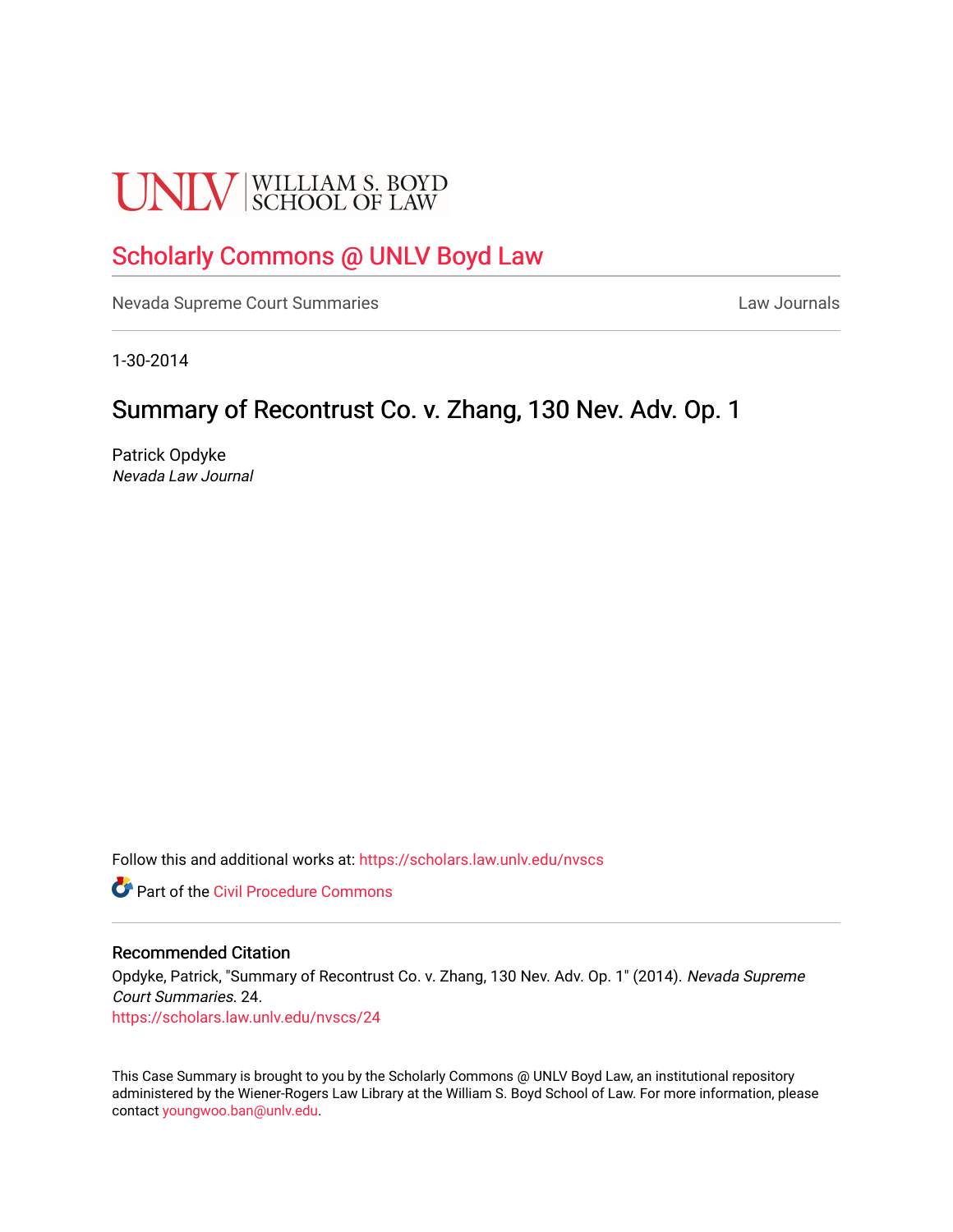# *Recontrust Co. v. Zhang*, 130 Nev. Adv. Op. 1 (Jan. 30, 2014) 1

## CIVIL PROCEDURE: PRESERVATION OF UNREACHED ISSUE ON REMAND

#### **Summary**

The Court determined whether a district court may consider an equitable subrogation claim upon remand when the district court previously resolved the case on other, later-reversed grounds, and the Supreme Court panel's orders for remand were silent on the matter.

#### **Disposition**

Appellate procedure does not allow a party the opportunity to raise a question upon remand that it could have raised on the prior appeal. However, an issue a party raises but the district court does not reach or decide, and a Supreme Court panel does not address in its orders, is properly preserved for the district court's consideration upon remand.

## **Factual and Procedural History**

Lanlin Zhang secured a contract for the right to purchase Frank Sorichetti's house (the Property). When Sorichetti reneged, Zhang sued for specific performance and recorded a *lis pendens* against the Property. The district court granted Sorichetti's motions to dismiss and to expunge Zhang's *lis pendens*. On appeal, the Supreme Court granted Zhang's writ of mandamus directing the district court to reinstate Zhang's complaint and vacate the expungement order. $<sup>2</sup>$ </sup>

Someone (the parties suspect Sorichetti) later recorded the nullified expungement, and Sorichetti applied to Countrywide for a \$705,000 loan against the house. Countrywide pulled title, finding both the *lis pendens* and the expungement, accepting the expungement as proof the Property was free from litigation. Countrywide secured the loan by recording first and second deeds of trust. Of the \$705,000 loan, \$281,090.12 went to retire preexisting mortgage debt. Sorichetti absconded with the proceeds and defaulted on the loan.

Countrywide initiated foreclosure and, upon learning of the proceedings, Zhang amended her complaint to join Countrywide. The district court entered default judgment for Zhang, ordering Sorichetti to convey the Property for the agreed upon price less damages due Zhang. However, Zhang could not complete the purchase because of Countrywide's deeds of trust.

In the dispute between Zhang and Countrywide, the district court addressed the validity of Zhang's *lis pendens*, ruling for Countrywide that the nullified expungement did not give Countrywide actual or constructive notice of Zhang's action against Sorichetti. The district court did not reach Countrywide's claim of equitable subrogation because it ruled Countrywide did not have notice. Zhang appealed and the three-judge panel of the Supreme Court found no merit in Zhang's negligence and slander-of-title claims, but reversed as to her declaratory and quiet-title

 

 $\frac{1}{2}$  By Patrick Opdyke.

<sup>&</sup>lt;sup>2</sup> Zhang v. Eighth Judicial Dist. Court (*Zhang I*), 120 Nev. 1037, 103 P.3d 20 (2004) (abrogated in part by Buzz Stew, L.L.C. v. City of N. Las Vegas, 124 Nev. 224, 228 n.6, 181 P.3d 670, 672 n.6 (2008)).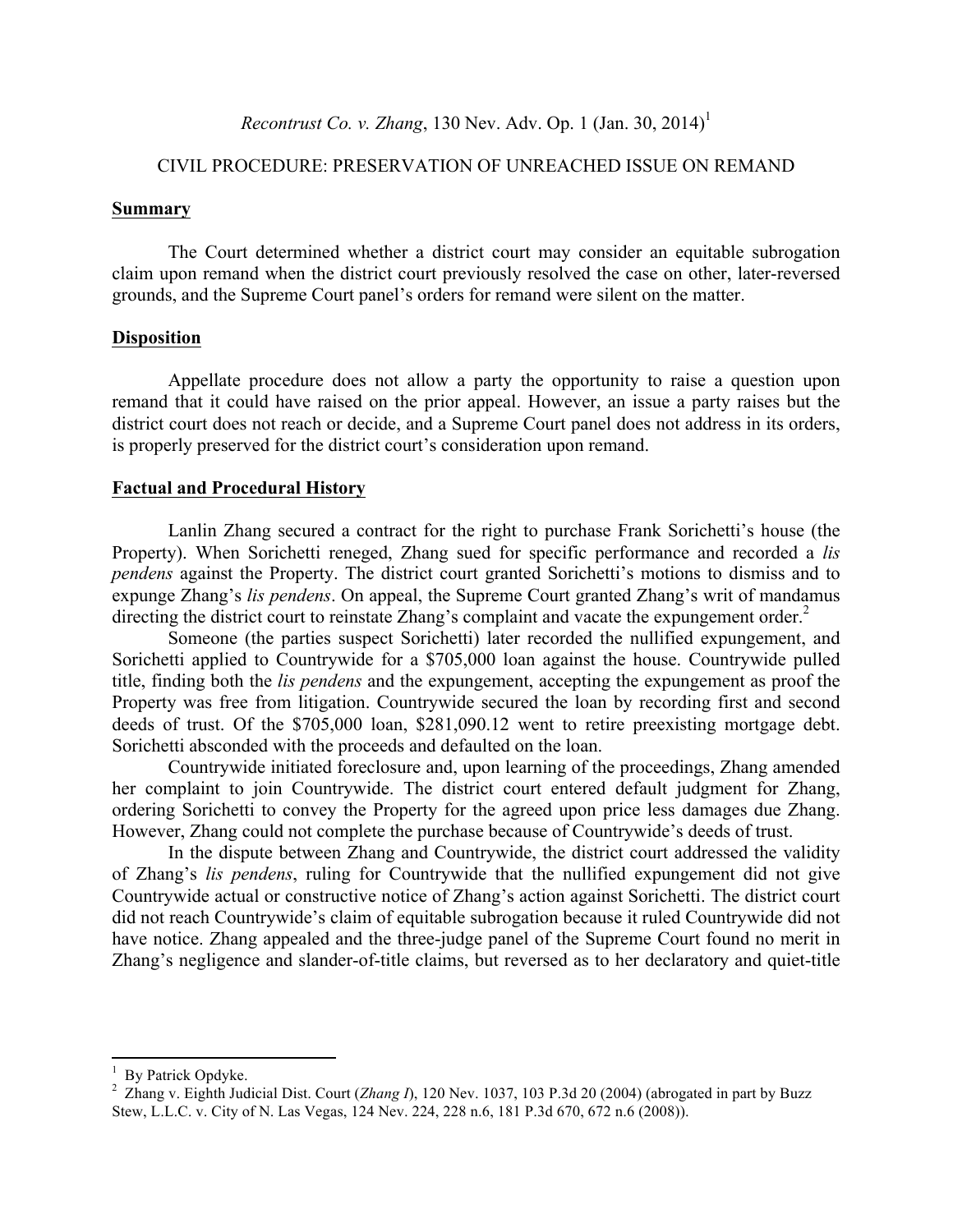claims, ruling that the *lis pendens* put Countrywide on inquiry notice.<sup>3</sup> The Court remanded for further proceedings.

Both parties filed for panel rehearing and, when these were denied, for *en banc* reconsideration. Zhang alleged error in the rejection of her negligence and slander-of-title claims, while Countrywide challenged the constructive notice decision. The *en banc* court denied reconsideration and remanded the case "to the district court to determine whether attorney fees and costs are appropriate."

The district court did not decide Countrywide's claim for equitable subrogation, believing it did not have jurisdiction from the Supreme Court's order. The district court granted Zhang full recognition as owner of the Property. Countrywide filed to alter or amend the judgment, claiming Zhang was not entitled to a "free home," in acquiring the Property without paying off the debt to which it was already subject. Because the panel order did not give any guidance on the equitable subrogation claim, the district court felt constrained to deny relief. Countrywide appealed on equitable subrogation and Zhang cross-appealed, claiming lack of jurisdiction for untimely notice of appeal.

#### **Discussion**

The Court<sup>4</sup> acknowledged that Nevada recognizes the doctrine of equitable subrogation, which "permits a person who pays off an encumbrance to assume the same priority position as the holder of the previous encumbrance,"<sup>5</sup> so long as certain criteria are met. The Court then identified that Countrywide had a strong position on this claim because Countrywide lent Sorichetti \$705,000, of which \$281,090.12 retired the preexisting debt. The Court also recognized that both parties had stipulated without qualification that equitable subrogation was a legal issue in the case, at least through *Zhang II*, in their joint pre-trial memorandum to *Zhang II*.

At issue was the question of whether the district court was preempted from deciding the equitable subrogation claim on remand under theory of "law-of-the-case" doctrine, which stands for the general concept that a court should not re-open questions decided in earlier phases of a lawsuit. The Court noted "for the law-of-the-case doctrine to apply, the appellate court must actually address and decide the issue explicitly or by necessary implication."6 Here, because the district court neither reached nor decided equitable subrogation, the briefs in *Zhang II* did not discuss the topic. Accordingly, the panel did not discuss it either. The panel's reference to quieting title in Zhang was a description of her claim, not a disposition of the unmentioned equitable subrogation.

The Court also dispensed with Zhang's argument that Countrywide should have asserted the doctrine defensively in brief for *Zhang II*. Zhang argued that Countrywide should be barred from "us[ing] the accident of a remand to raise in a second appeal an issue that [it] could just as well have raised in the first appeal.  $\cdot$  ..."<sup>7</sup> The Court found that failure to raise equitable subrogation in *Zhang II* did not preclude the issue on remand for two reasons: 1) the district court never ruled on it and, thus, there was no error to argue on appeal, and 2) Countrywide was

<u> 1989 - Jan Stein Stein, fransk politiker (d. 1989)</u>

<sup>&</sup>lt;sup>3</sup> Zhang v. Recontrust Co., N.A. (*Zhang II*), Docket Nos. 52326/52835 (Order of Reversal and Remand, February 26, 2010).

<sup>&</sup>lt;sup>4</sup> J. Pickering authored the Court's opinion, in which C.J. Gibbons, J. Hardesty, J. Douglas, J. Cherry, and J. Saitta join. J. Parraguirre voluntarily recused himself from participation in this matter. <sup>5</sup> Houston v. Bank of Am. Fed. Sav. Bank, 119 Nev. 485, 488, 78 P.3d 71, 73 (2003).

<sup>&</sup>lt;sup>6</sup> Dictor v. Creative Mgmt. Servs., L.L.C., 126 Nev. \_\_, \_\_, 223 P.3d 332, 334 (2010).

<sup>&</sup>lt;sup>7</sup> United States v. Parker, 101 F.3d 527, 528 (7th Cir. 1996).